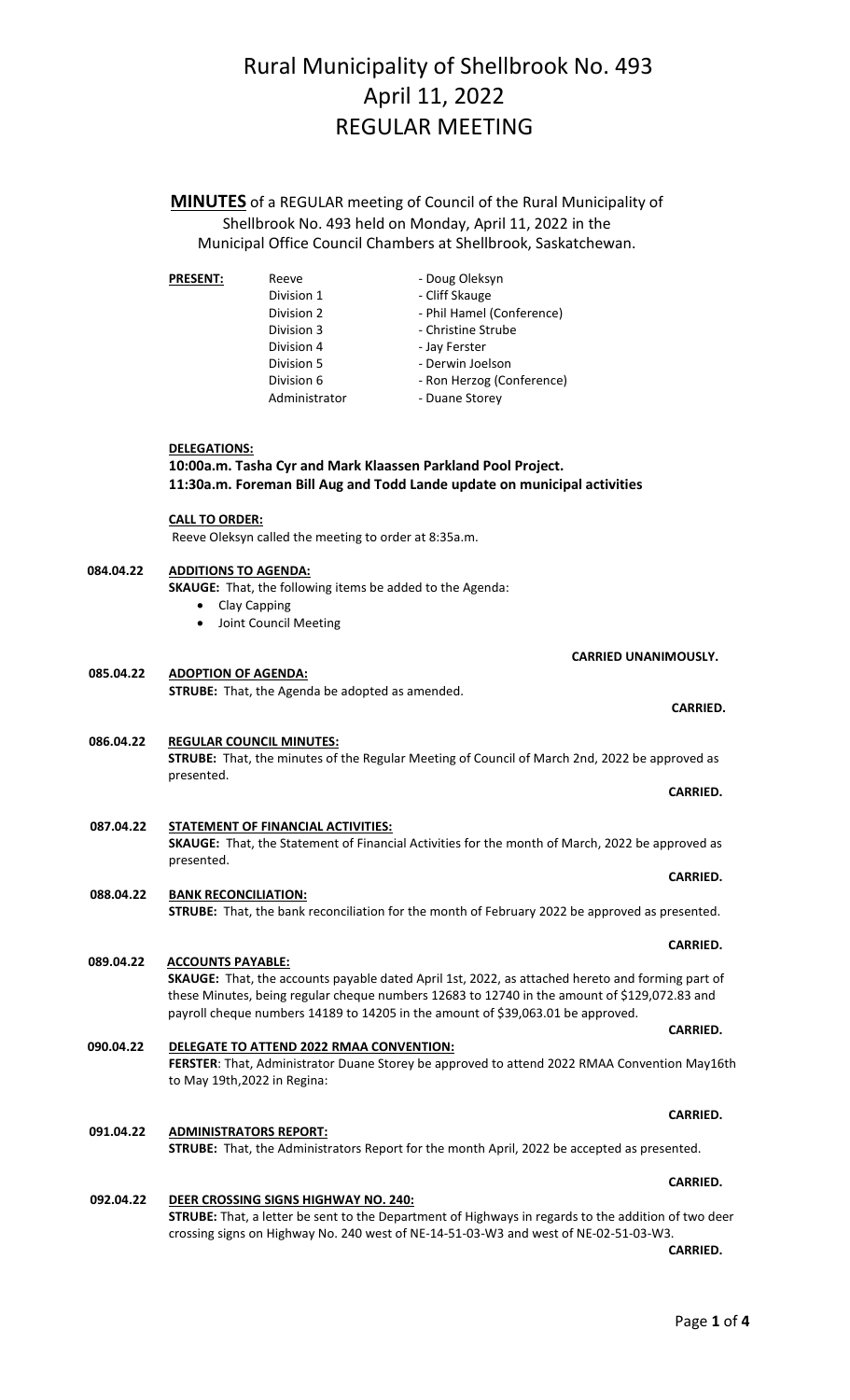| 093.04.22 | <b>ROAD BAN SIGNS OIL SURFACE NO. 693:</b><br>SKAUGE: That, brighter and bigger "6000lb Road ban in effect "signs be placed on Oil Surface No.693.                                                                                                                                                 |                      | <b>CARRIED.</b> |
|-----------|----------------------------------------------------------------------------------------------------------------------------------------------------------------------------------------------------------------------------------------------------------------------------------------------------|----------------------|-----------------|
|           | Delegation Tasha Cyr and Mark Klaassen, entered the Council Chambers at 10:10a.m. to discuss the<br>Parkland Pool Project.                                                                                                                                                                         |                      |                 |
|           | Delegation Tasha Cyr and Mark Klaassen, left the Council meeting at 10:35a.m.                                                                                                                                                                                                                      |                      |                 |
| 094.04.22 | 2022 SCHOLARSHIPS:                                                                                                                                                                                                                                                                                 |                      |                 |
|           | HAMEL: That, two \$500 Scholarships for students whom reside in The Rural Municipality of Shellbrook                                                                                                                                                                                               |                      |                 |
|           | No. 493 for the 2022-2023 academic year be approved.                                                                                                                                                                                                                                               |                      | <b>CARRIED.</b> |
|           | <b>OLD BUSINESS:</b>                                                                                                                                                                                                                                                                               |                      |                 |
| 095.04.22 | SASK LOTTERIES GRANT 2021-2022:                                                                                                                                                                                                                                                                    |                      |                 |
|           | JOELSON: That the allocation of the 2021-2022 Sask Lotteries grant that was allotted to:<br><b>Shellbrook Senior Association</b>                                                                                                                                                                   | \$682.85             |                 |
|           | be redistributed to:                                                                                                                                                                                                                                                                               |                      |                 |
|           | Shellbrook Parks Board (swimming pool)<br>Wild Rose Public School                                                                                                                                                                                                                                  | \$341.43<br>\$341.42 |                 |
|           |                                                                                                                                                                                                                                                                                                    |                      | <b>CARRIED.</b> |
|           |                                                                                                                                                                                                                                                                                                    |                      |                 |
|           | Foreman Bill Aug and Todd Lande entered the Council Chambers at 11:25 a.m. to update Council of<br>Municipal Operations.                                                                                                                                                                           |                      |                 |
| 096.04.22 | SKAUGE: That, Council now recess this meeting for lunch at 12:08p.m.                                                                                                                                                                                                                               |                      |                 |
| 097.04.22 | JOELSON: That, Council now reconvene this meeting at 12:45p.m.                                                                                                                                                                                                                                     |                      | <b>CARRIED.</b> |
|           | Delegation Foreman Bill Aug and Todd Lande left the meeting at 1:25p.m.                                                                                                                                                                                                                            |                      | <b>CARRIED.</b> |
|           |                                                                                                                                                                                                                                                                                                    |                      |                 |
| 098.04.22 | <b>NORTHBOUND REZONING QUOTE:</b><br>SKAUGE: That, the quote for proceeding with re-zoning and new zoning maps estimated at \$7000                                                                                                                                                                 |                      |                 |
|           | provided by Northbound Planning Ltd be approved.                                                                                                                                                                                                                                                   |                      | <b>CARRIED.</b> |
| 099.04.22 | <b>HOLBEIN LAGOON:</b>                                                                                                                                                                                                                                                                             |                      |                 |
|           | SKAUGE: That, the information provided in regards to the Holbein Lagoon be received and filed.                                                                                                                                                                                                     |                      | <b>CARRIED.</b> |
| 100.04.22 | DYNNA LAW OFFICE LETTER NE-16-52-03-W3:                                                                                                                                                                                                                                                            |                      |                 |
|           | HERZOG: That, in response to letter received from Delbert Dynna Law Office dated April 7, 2022 in<br>regards to NE-16-52-03-W3 Road allowance, that the ratepayer be informed that any fence erected<br>must not impede the municipal road allowance or road surface parcel number 134858302 title |                      |                 |
|           | No.118729064.                                                                                                                                                                                                                                                                                      |                      | <b>CARRIED.</b> |
| 101.04.22 | 2022 GRAVEL CRUSHING REQUEST FOR PROPOSALS:<br>JOELSON: That, the contract for gravel crushing for 2022 at \$5.00/cubic yard plus applicable fuel<br>surcharge be awarded to Triple R Contracting Ltd.                                                                                             |                      |                 |
|           |                                                                                                                                                                                                                                                                                                    |                      | <b>CARRIED.</b> |
|           |                                                                                                                                                                                                                                                                                                    |                      |                 |
|           | <b>NEW BUSINESS:</b>                                                                                                                                                                                                                                                                               |                      |                 |
| 102.04.22 | 2022 PARKLAND PHYSICIAN RECRUITMENT INCREASE:<br>SKAUGE: That, the request for the 2022 Parkland Physician Recruitment Levy be increased to                                                                                                                                                        |                      |                 |
|           | \$7.00/capita from \$5.00/capita be approved.                                                                                                                                                                                                                                                      |                      | <b>CARRIED.</b> |
| 103.04.22 | PARKLAND PHYSICIAN RECRUITMENT AND RETENTION COMMITTEE SUPPORT LETTER:<br><b>STRUBE:</b> That, the request for letters of support from Parkland Physician Recruitment and Retention<br>Committee, be approved.                                                                                     |                      |                 |
|           |                                                                                                                                                                                                                                                                                                    |                      | <b>CARRIED.</b> |
| 104.04.22 | <b>WILFS BEACH MARINA:</b><br>JOELSON: That, Arnold Anderson's operation of a Community Marina at Wilf's Beach for the 2022                                                                                                                                                                        |                      |                 |
|           | season be approved.                                                                                                                                                                                                                                                                                |                      | <b>CARRIED.</b> |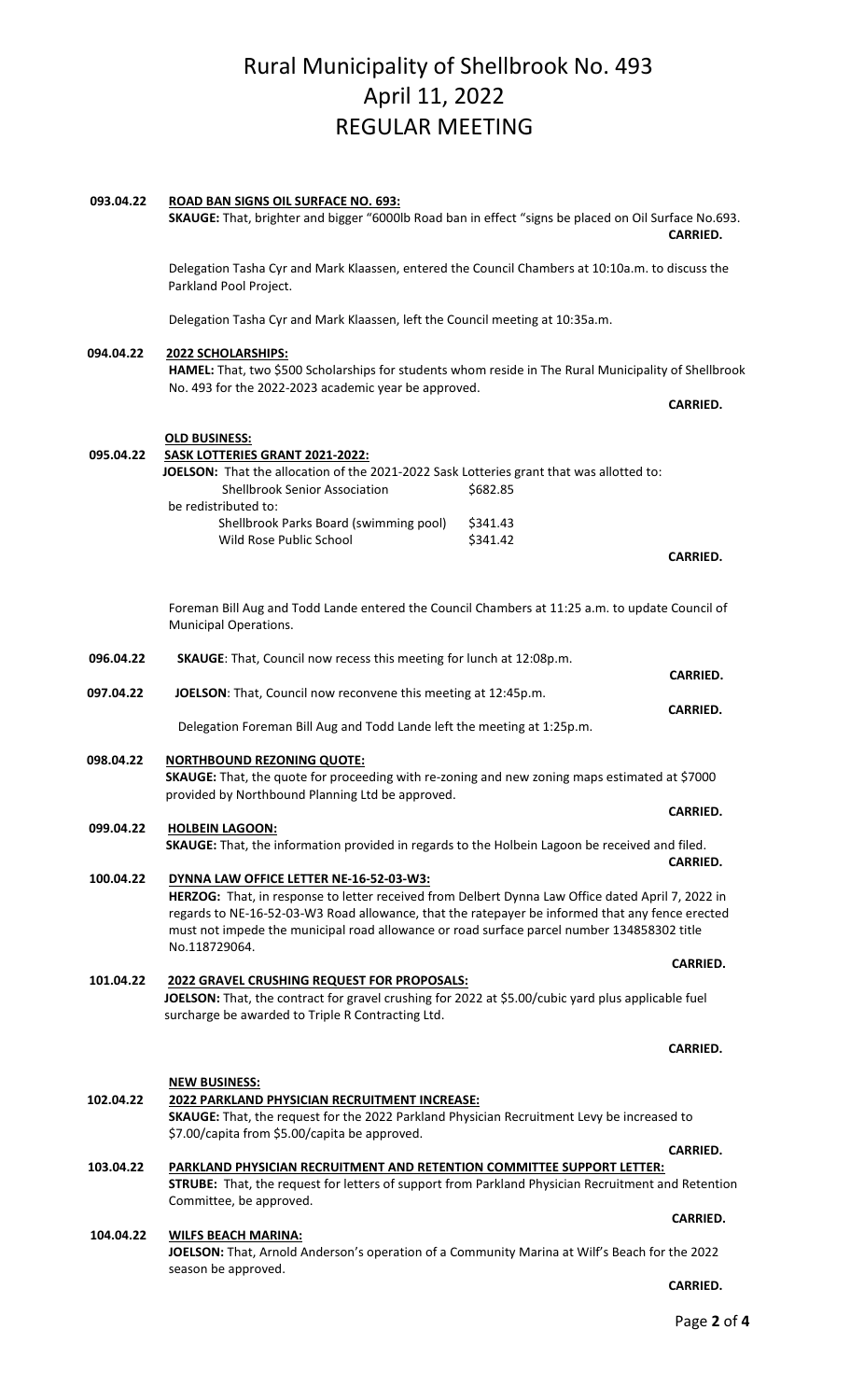#### **105.04.22 AGRICULTURE IN THE CLASSROOM:**

**SKAUGE:** That, the correspondence received March 9<sup>th</sup> 2022 from Agriculture in the Classroom be received and filed.

#### **106.04.22 APPOINT NEW BOARD OF REVISION:**

**STRUBE:** That, due to the closure of Gord Krismer and Associates, Council appoint the following from Nor-Sask Board Services as panel of the municipalities 2022 Board of Revision:

- Timothy Furlong
- Kirby Fesser
- Glen Neuert
- Sabrina Saccucci

And that Mike Ligtermoet be appointed secretary of the Board of Revision.

#### **107.04.22 2022 BUDGET MEETING DATES:**

**DISTRICT # 33 RAT BOARD:**

**JOELSON:** That, the following dates be set for Budget work sessions:

- Thursday April 21, 2022
- Wednesday April 27, 2022

#### **108.04.22**  JOELSON: That, the correspondence received March 29<sup>th</sup>, 2022 from Honeywood Heritage Nursery be received and filed. **HONEYWOOD HERITAGE NURSERY:**

**CARRIED. CARRIED.** 

HERZOG: That, the correspondence received March 31<sup>st</sup>, 2022 from District # 33 Rat Board be received and filed. **CARRIED. CARRIED.** 

## **STRUBE:** That, the request from Saskatchewan Assessment Management Agency for the municipalities assistance to complete their 2022 Ag Land Reinspection Program for the Rural Municipality of Shellbrook No. 493 be approved. **AG LAND REINSPECTION PROGRAM 2022:**

**111.04.22 SKAUGE:** That, discussions in regards to Clay Capping be referred to 2022 Budget meetings. **CLAY CAPPING: CARRIED.**

#### **112.04.22 JOINT COUNCIL MEETINGS:**

**109.04.22** 

 **110.04.22** 

**STRUBE:** That, suggested topics to be discussed at the joint Council meeting of The Town of Shellbrook and The Rural Municipality of Shellbrook No. 493 scheduled for April 14, 2022 be as follows:

- Community Safety Officer
- Fire Hall
- Parkland Pool Project

## **113.04.22 CORRESPONDENCE:**

**SKAUGE:** That, the following Correspondence be received and filed.

- Provincial Pothole and Paving
- 2021 Census
- GE Environmental Solutions
- Spring 2022 APAS Update
- Letter to Municipalities

## **114.04.22 SARM CORRESPONDENCE:**

**SKAUGE:** That, the following SARM Correspondence be received and filed.

• RM 493 2020 Traffic Count

## **CARRIED. CARRIED.**

**CARRIED.**

**CARRIED.**

### **CARRIED. CARRIED.**

**CARRIED. CARRIED.** 

**CARRIED.**

## **CARRIED.**